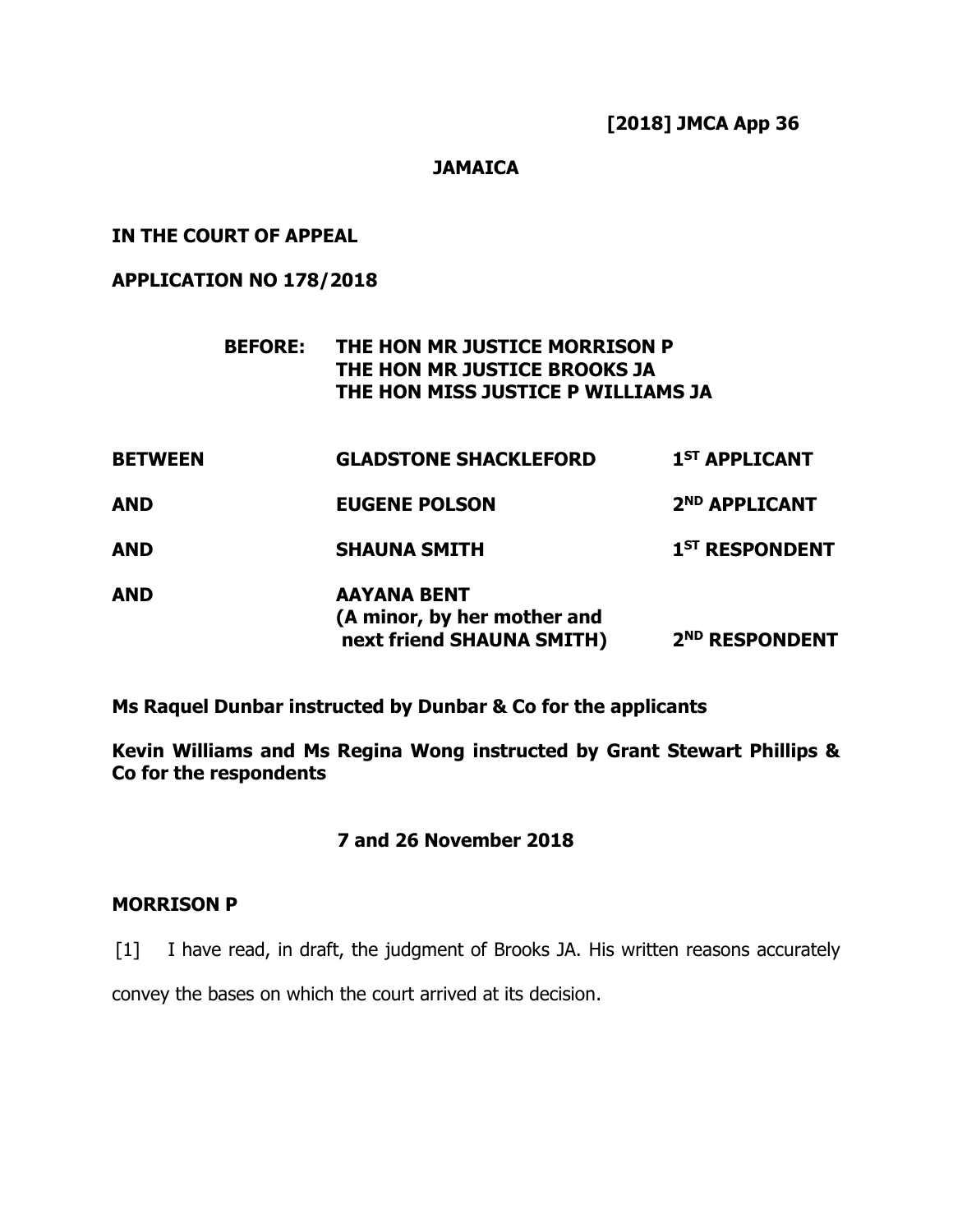# **BROOKS JA**

[2] We heard this application on 7 November 2018 and, after hearing the submissions of learned counsel and considering the material provided by the respective parties, we ordered as follows:

- "a. The application for extension of time in which to apply for permission to appeal is granted.
- b. The application for permission to appeal against the learned judge's refusal to set aside the default judgment is refused.
- c. The application for permission to appeal against the learned judge's order for an interim payment is granted, and the hearing of the application, is, by consent, treated as the hearing of the appeal.
- d. The appeal in respect of the learned judge's order for an interim payment is allowed and the order for the interim payment is set aside.
- e. The registrar of the Supreme Court shall fix a date for the hearing of the application for the order for an interim payment.
- f. No order as to costs."

At the time of delivering the decision, we promised that we would reduce our reasons, therefor, to writing and provide them to the parties. This is a fulfilment of that promise.

[3] Messrs Gladstone Shackleford and Eugene Polson (the applicants) are the owner and driver, respectively, of a motor bus that crashed into the back of a parked truck in the parish of Portland. Ms Shauna Smith and her young daughter, Aayana Bent (the respondents) were passengers in the bus at the time of the crash. Both were injured.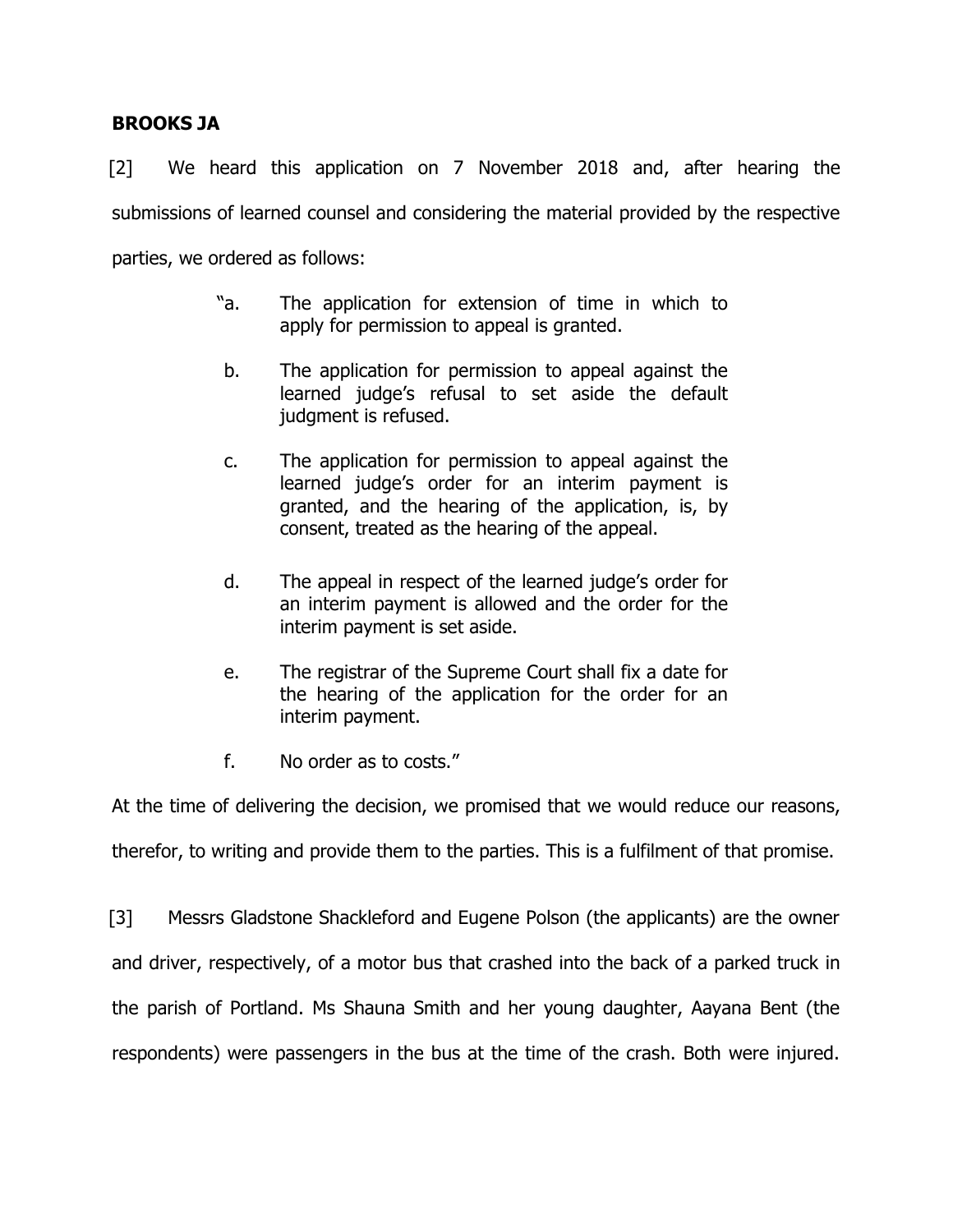They sued the applicants for damages for negligence and obtained a judgment in default of defence against them.

[4] The applicants sought to correct their situation. They filed a statement of defence and an ancillary claim seeking to ascribe liability, completely or in part, to the owner and driver of the truck. They then applied to set aside the default judgment and for permission to file the defence out of time. A judge of the Supreme Court heard their application. As part of the orders that she made, the learned judge:

- a. refused their application;
- b. ordered that they should make an interim payment to the respondents; and
- c. refused their application for leave to appeal.

[5] The applicants have now applied to this court for leave to appeal from those orders. They contend that the learned judge made a number of errors and that they should be allowed to appeal from her orders and to have them set aside. In particular, counsel for the applicants contend that the learned judge:

- a. failed to appreciate that their defence of contributory liability by the truck driver and, by extension, its owner, has a real prospect of success;
- b. made grave procedural errors in ordering the interim payment; and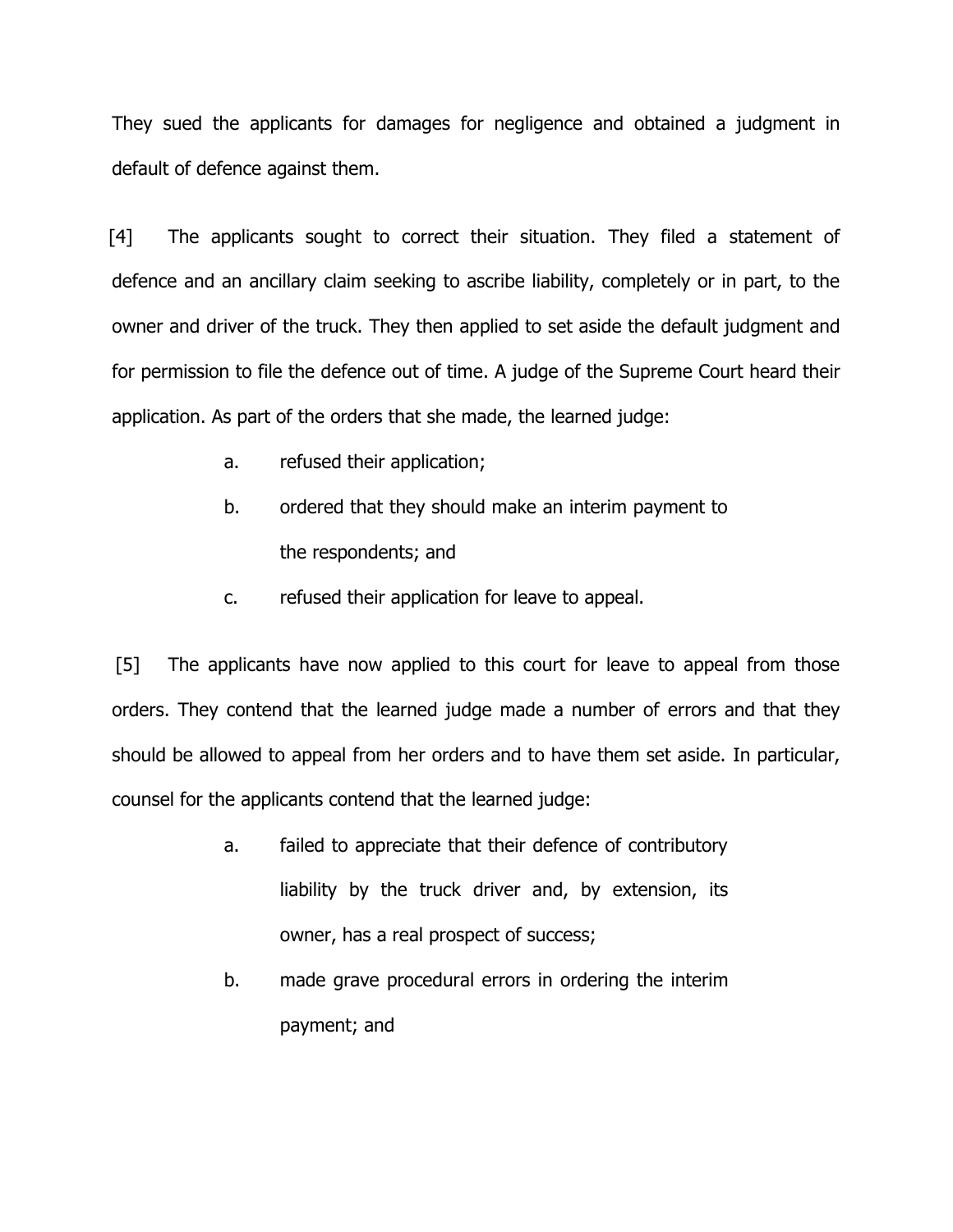c. failed to consider the ability of the applicants to satisfy the order for the interim payment.

[6] The respondents have opposed the application for leave to appeal. In an affidavit in opposition to the application, they assert that it is flawed and destined to fail. According to them, the proposed appeal, has no real prospect of success, because:

- i. the documents which the applicants sought to use to support their application before the learned judge were all improperly filed and were of no effect;
- ii. the proposed defence has no real prospect of success;
- iii. there was no evidence before the learned judge to allow her to set aside the default judgment; and
- iv. the context in which the learned judge made the order for the interim payment did not cause injustice, and she was not required to consider the ability of the applicants to make that payment.

[7] Before assessing the amended application, it is necessary to outline the relevant facts of the case and the various issues that were raised before the learned judge.

### **Background**

[8] The respondents' attorneys-at-law applied, on 2 June 2016, for the default judgment. The applicants' attorneys-at-law indicated, by letter dated 26 August 2016,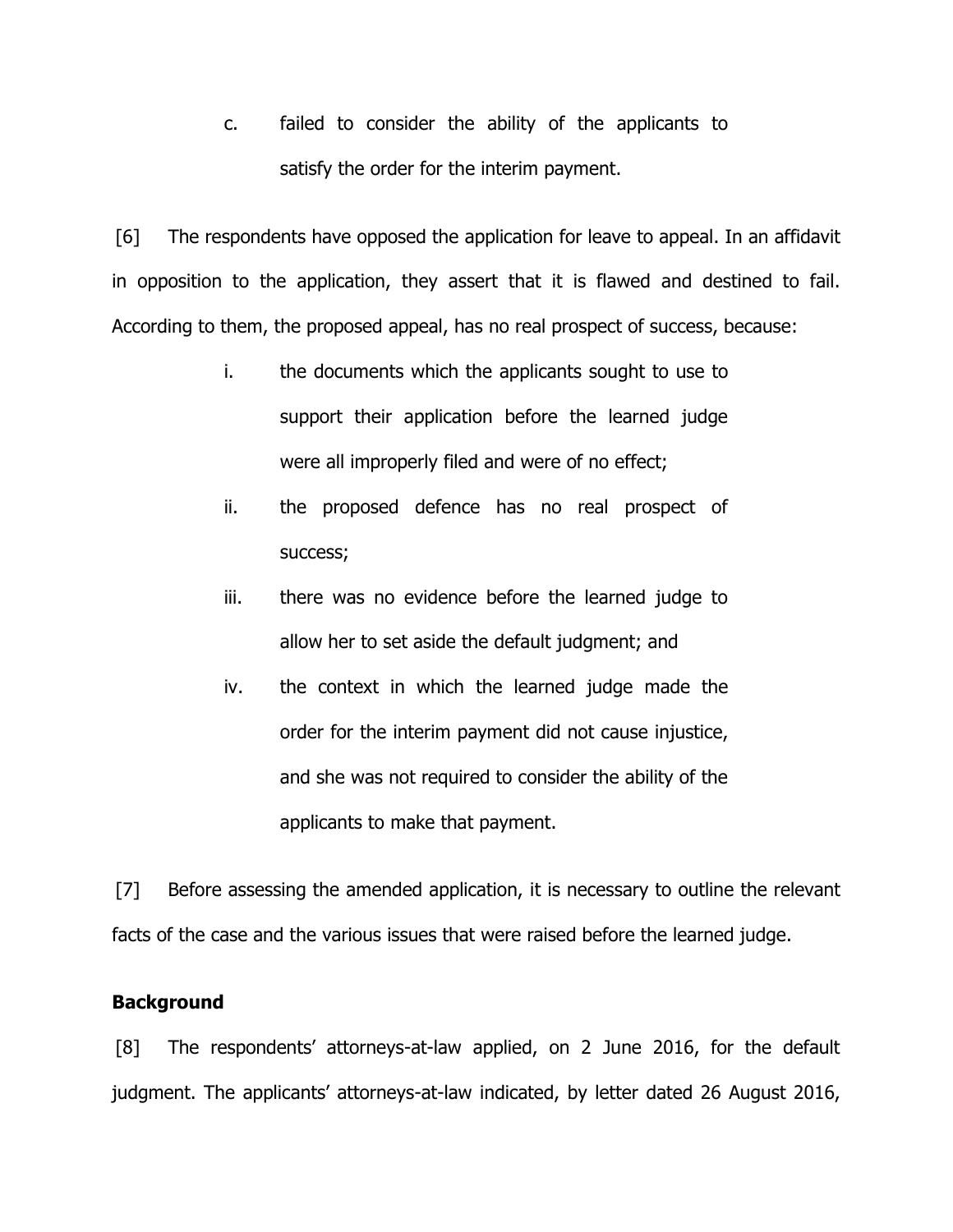that they were interested in the case. They were informed, by letter dated 7 September 2016, that the application for default judgment had already been made.

[9] The relevant dates and events in respect of the litigation, thereafter, are as follows:

- a. on 12 September 2016, the applicants' attorneys-atlaw filed documents intituled:
	- i. Defence;
	- ii. Ancillary Claim Form; and
	- iii. Ancillary Claimants'/Defendants' Particulars of Claim;
- b. on 11 January 2017, the applicants' attorneys-at-law filed an application for permission to file the defence out of time and to set aside the default judgment;
- c. on 27 September 2017, the scheduled assessment of damages was not heard and was adjourned;
- d. on 15 November 2017, the respondents' attorneys-atlaw applied for an interim payment;
- e. on 19 January 2018, the application for interim payment was adjourned to 29 May 2018 and the application to set aside the default judgment and for permission to file the defence out of time, was heard by the learned judge;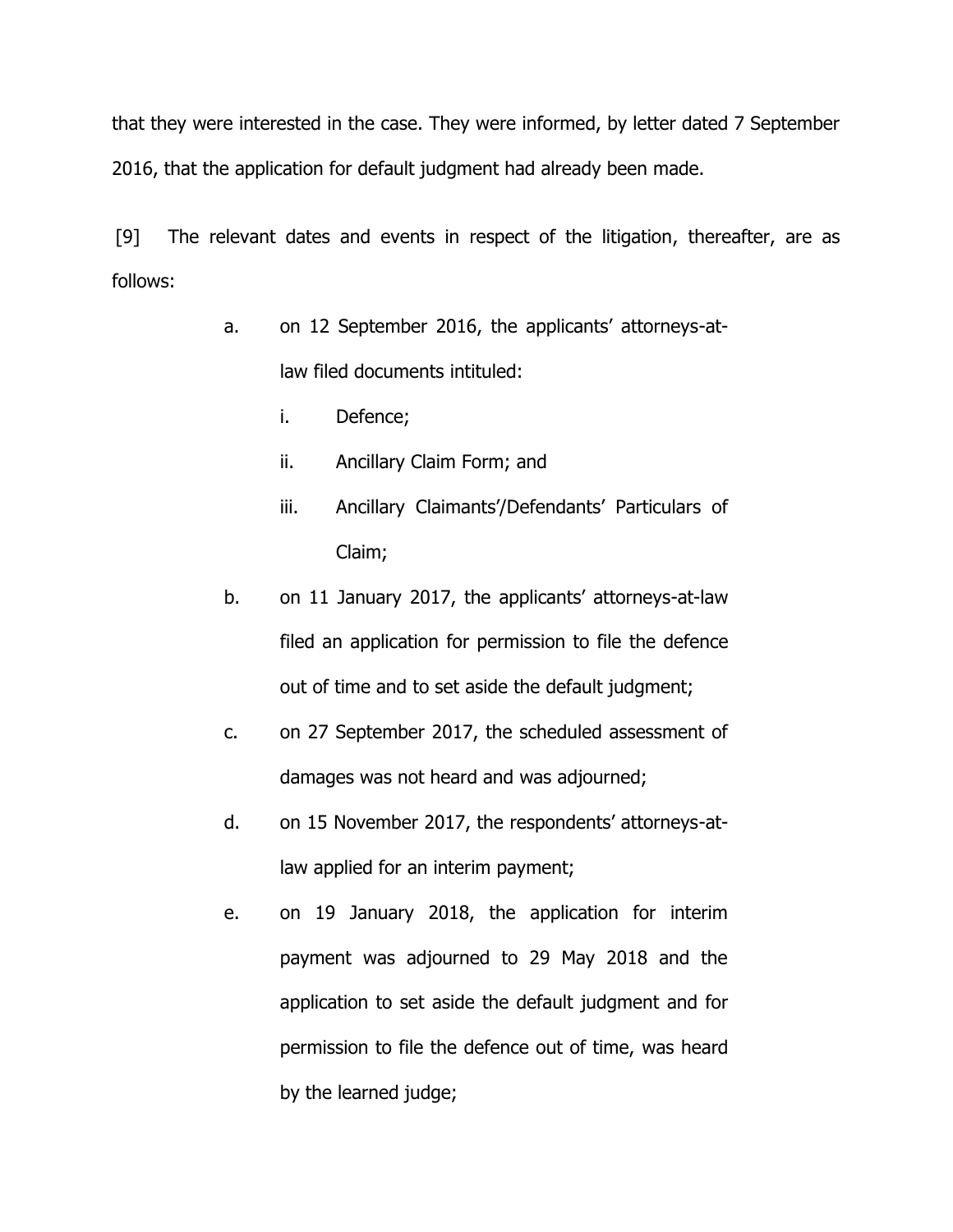- f. the learned judge reserved her decision to 6 July 2018, allowing the parties in the meantime to file further submissions in respect of the ancillary claim;
- g. on 29 May 2018, the application for interim payment was further adjourned, by another judge, to 24 July 2018;
- h. on 6 July 2018, the learned judge, without hearing any further submissions, made the orders, from which the applicants seek leave to appeal.

### **The present application**

[10] By rule 1.8(1) of the Court of Appeal Rules (CAR), the applicants ought to have filed their application for permission to appeal in this court within 14 days of the learned judge's order. They failed to do so. They did not file it until 8 August 2018. They did not, before filing, seek or secure an extension of time. That is but one of the criticisms that the respondents have levelled at this application. In response to that particular criticism, which the respondents' counsel made in their written submissions, the applicants filed their amended application on 1 November 2018. The amendment sought to cure that defect.

[11] Ms Raquel Dunbar, who also represented the applicants in the court below, filed an affidavit in support of that amended application. She stated that the delay was due, in part, to the time taken to conduct research into the applicants' position, and, in part,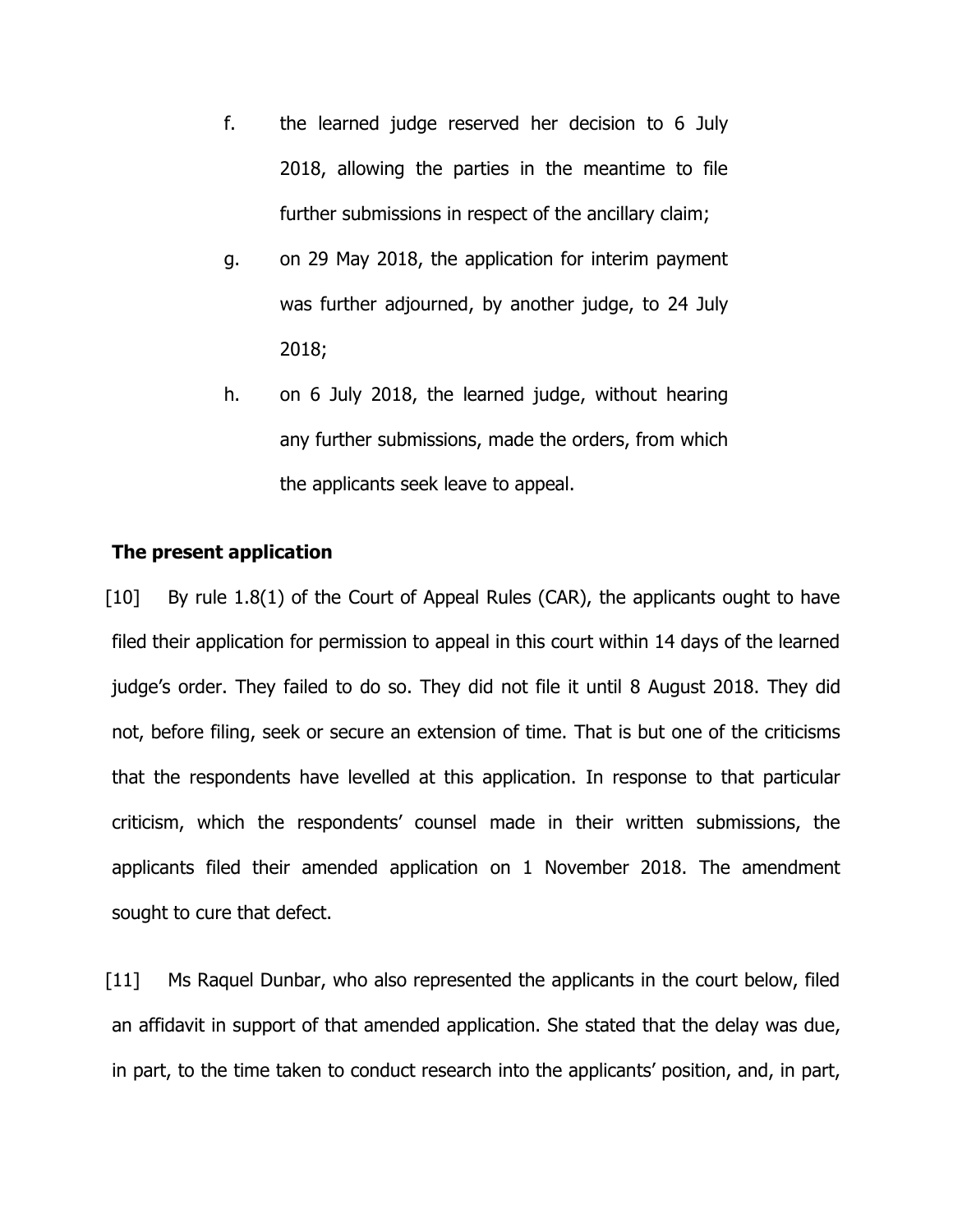to the time it took to receive instructions from the applicants and their insurer. She asked the court to excuse the delay as not being inordinate.

[12] The court does have the authority to extend the time within which to apply for permission to appeal (rule 1.7(2)(b) of the CAR).

# **The applicable principles**

[13] The criteria, for assessing applications such as this, are accepted as being set out in **Leymon Strachan v The Gleaner Co Ltd and Dudley Stokes** (unreported) Court of Appeal, Jamaica, Motion No 12/1999, judgment delivered 6 December 1999. Although **Leymon Strachan** was decided prior to the promulgation of the CAR, the criteria set out by Panton JA (as he then was) in that case are still deemed relevant to the regime of the CAR. Among the cases in which they have been cited with approval, is **Jamaica Public Service Company Limited v Rose Marie Samuels** [2010] JMCA App 23. Panton JA stated the relevant criteria at page 20 of the judgment in **Leymon Strachan**. He said:

"The legal position may therefore be summarised thus:

- (1) Rules of court providing a time-table for the conduct of litigation must, prima facie, be obeyed.
- (2) Where there has been a non-compliance with a timetable, the Court has a discretion to extend time.
- (3) In exercising its discretion, the Court will consider-
	- (i) the length of the delay;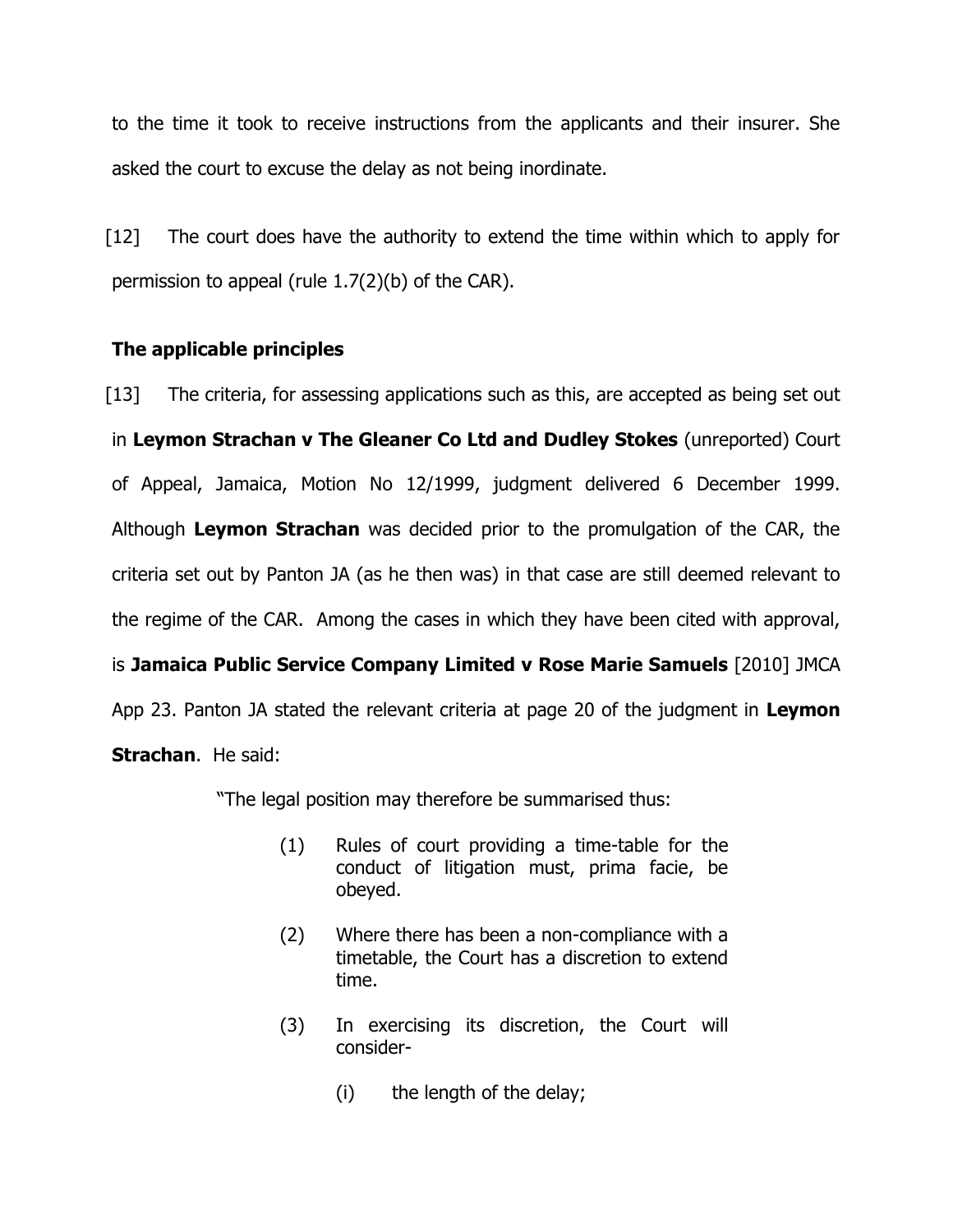- (ii) the reasons for the delay;
- (iii) whether there is an arguable case for an appeal and;
- (iv) the degree of prejudice to the other parties if time is extended.
- (4) Notwithstanding the absence of a good reason for delay, the Court is not bound to reject an application for an extension of time, as the overriding principle is that justice has to be done."
- [14] The present application will be assessed against those criteria.

#### **The analysis**

#### a. The length of the delay

[15] The delay in filing the original application is not so long as to be considered inordinate in the circumstances. The delayed amendment to the application was necessitated by an error on the part of the applicants' attorneys-at-law. The delay should not be fatal to the application.

#### b. The reasons for the delay

[16] Ms Dunbar's proffered reason for the delay cannot be said to be a good reason. It certainly does not explain any delay on the part of the applicants and their insurer. A more prudent approach would have been to file the application for permission to appeal and thereby protect the applicants' position, while conducting further research and awaiting the applicants' instructions. Nonetheless, that flaw will not prevent the consideration of whether the proposed appeal is arguable.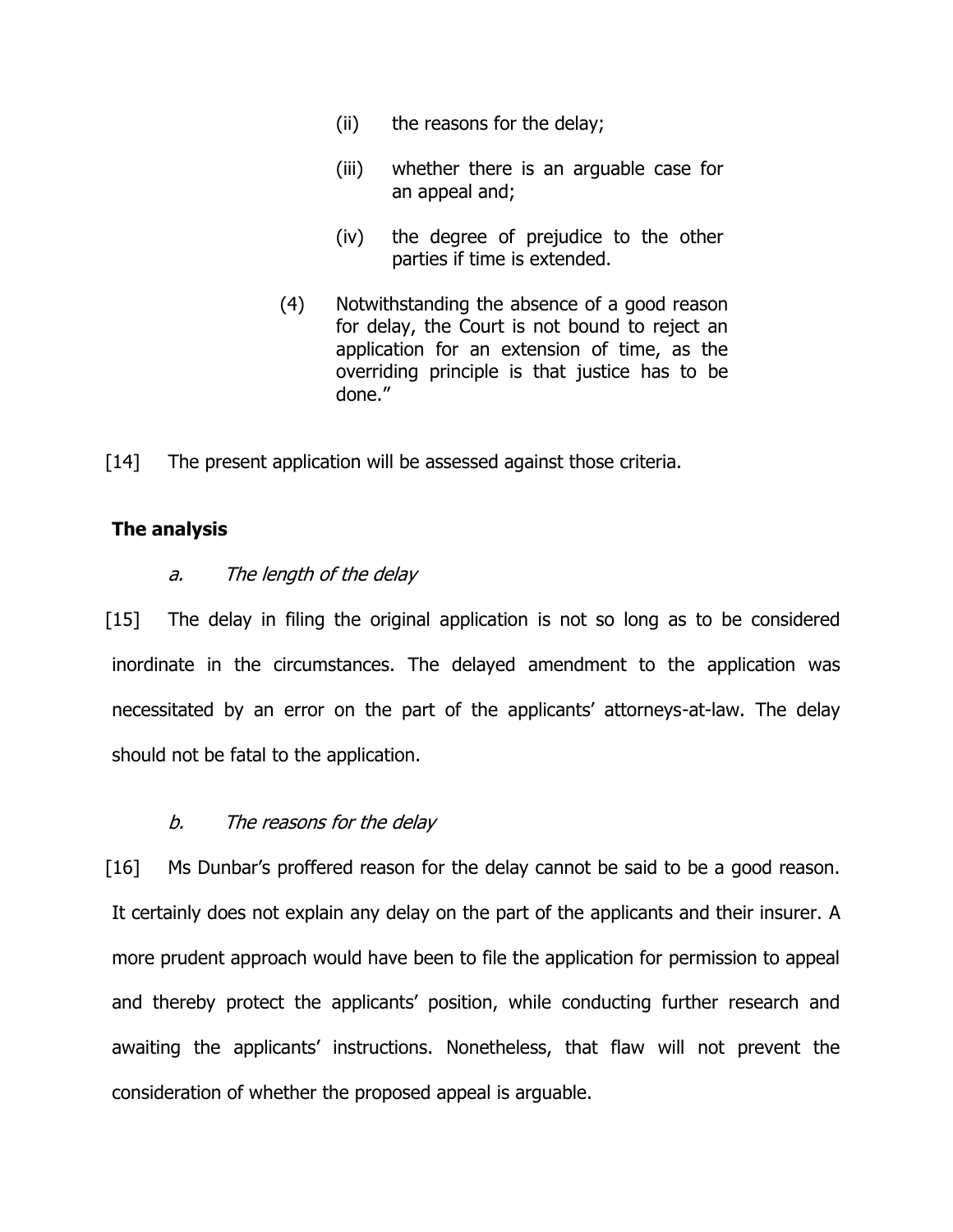# c. Whether there is an arguable appeal

[17] The applicants proposed a formidable list of grounds on which they wish to appeal. They are set out in an attachment to the affidavit in support of the present application and are repeated here only for completeness. There will be no attempt to address them in any detail. They are:

- "(i) The Learned Judge erred in failing to sufficiently consider and weigh the contents of the Defendants' Affidavit which indicated that liability does not rest solely on the Defendants;
- (ii) The Learned Judge failed to consider that there is an allegation of contribution against another person who the Defendants are seeking permission to join as a party to the claim;
- (iii) The Learned Judge failed to give due weight to the facts set out in the Affidavit;
- (iv) That the Learned Judge erred in accepting the contents of the Claimants' Affidavit as to how the accident happened without having had the benefit of cross-examination of that information within the forum of Trial;
- (v) The Learned Judge failed to appreciate that at this stage of the proceedings where the facts are disputed that she ought not to come to a conclusion without having the benefit of Trial;
- (vi) The Learned Judge erred by conducting a mini-trial at the hearing to set aside the Default Judgment;
- (vii) The Learned Judge erred in rejecting that the Applicant had not demonstrated that he had a real prospect of success of Defence without the benefit of a trial or cross-examination;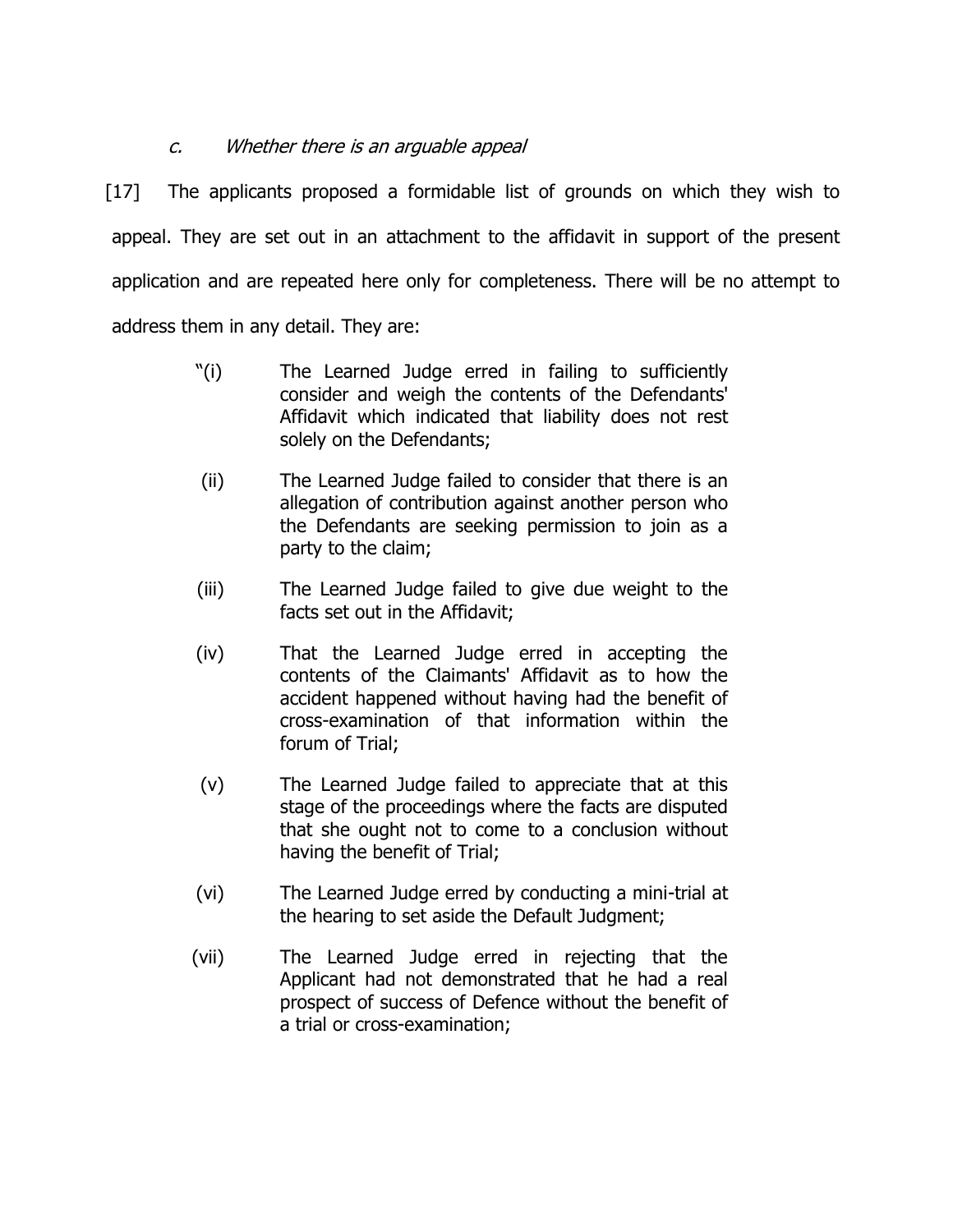- (viii) The Learned Judge erred in making an order for interim payment as that Application was not before her and hence her decision was premature;
- (ix) The Learned Judge erred in that she failed to understand that the pre-conditions were met:
	- a. She failed to consider that there was no admission of liability;
	- b. The Defendants were contended that some other person was responsible for the accident and therefore she could not be sure that the Claimants would recover substantial damages from the Defendants solely;
	- c. She failed to ascertain the extent to which the Defendants were insured and that the coverage was sufficient to satisfy the amount she ordered for interim payment.
- (x) Other grounds of appeal will be added when the notes of evidence are available.

[18] The applicants supported their application before the learned judge with an affidavit by Mr Shackleford only. In that affidavit, he sought to state how the crash occurred. He was however not present at the time that the crash occurred. He did not state, in his affidavit, that he was repeating what had been told to him by Mr Polson, or anyone, nor did he say that he believed what he had been told to be true.

[19] Ms Dunbar submitted that the contents of Mr Shackleford's affidavit, which spoke to the way in which the crash occurred, should not be considered inadmissible hearsay. Learned counsel submitted that Mr Shackleford had stated that he was deposing on behalf of Mr Polson and himself and therefore his affidavits should be taken as Mr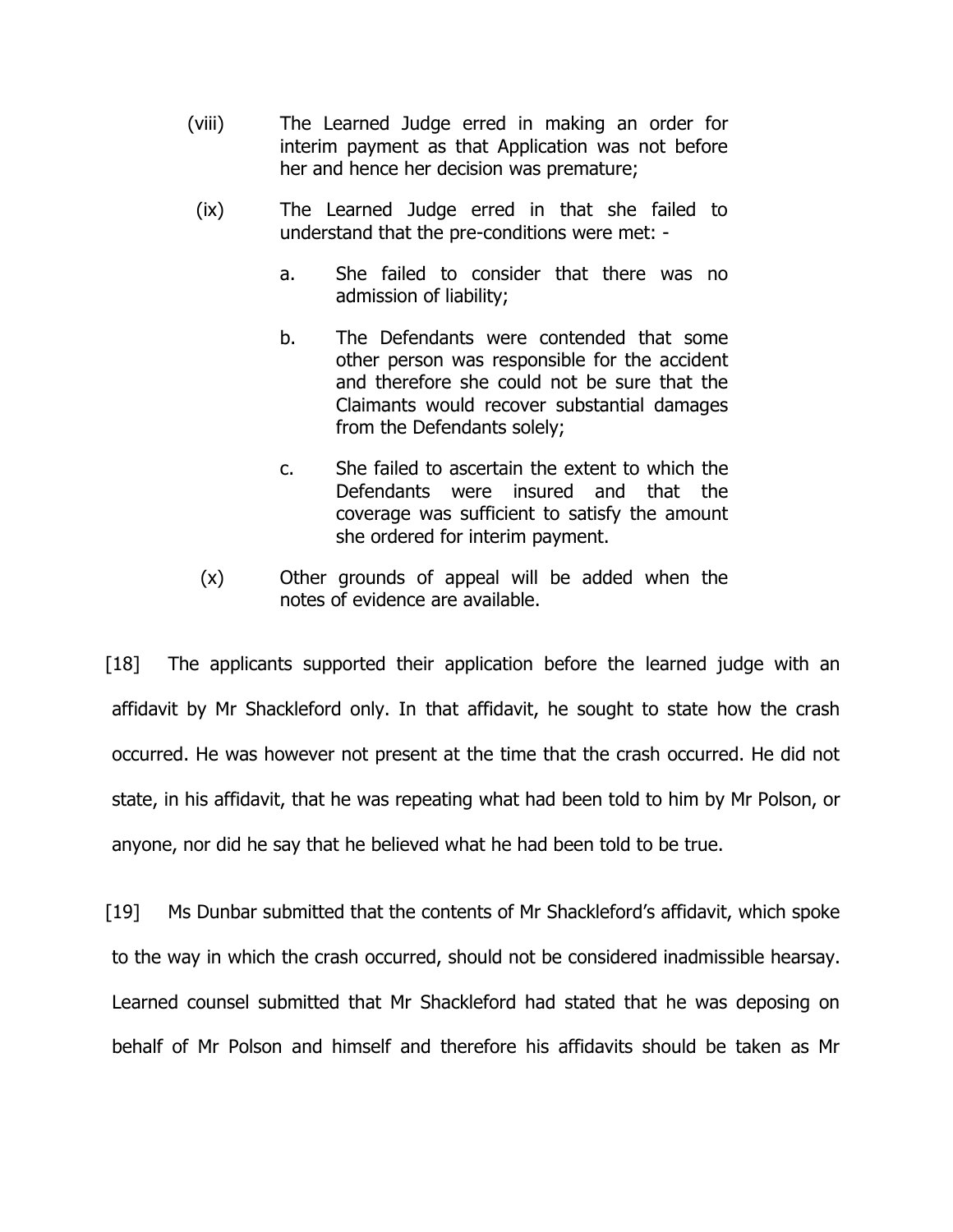Polson's account. Miss Dunbar argued that the learned judge was wrong to reject those portions of the affidavit.

[20] The learned judge rejected Mr Schackleford's statements, about the way the crash occurred, as inadmissible hearsay. She was correct to reject them. They did not

satisfy either the principles at common law, concerning an affidavit as to merits (see

**Ramkissoon v Olds Discount Co (TCC) Ltd** (1961) 4 WIR 73), or the requirements

of rule 30.3(2) of the Civil Procedure Rules (CPR), regarding the consideration of such hearsay. Miss Dunbar in not on good ground in her submission to the contrary. The submission ignores rule 30.3 of the CPR, the relevant part of which states:

- $'(1)$  The general rule is that an affidavit may contain only such facts as the deponent is able to prove from his or her own knowledge.
- (2) However an affidavit may contain statements of information and belief –
	- (a) where any of these Rules so allows; and
	- (b) where the affidavit is for use in an application for summary judgment under Part 15 or any procedural or interlocutory application, **provided that the affidavit indicates**-
		- (i) **which of the statements in it are made from the deponent's own knowledge and which are matters of information or belief**; and
		- (ii) **the source for any matters of information and belief**." Emphasis supplied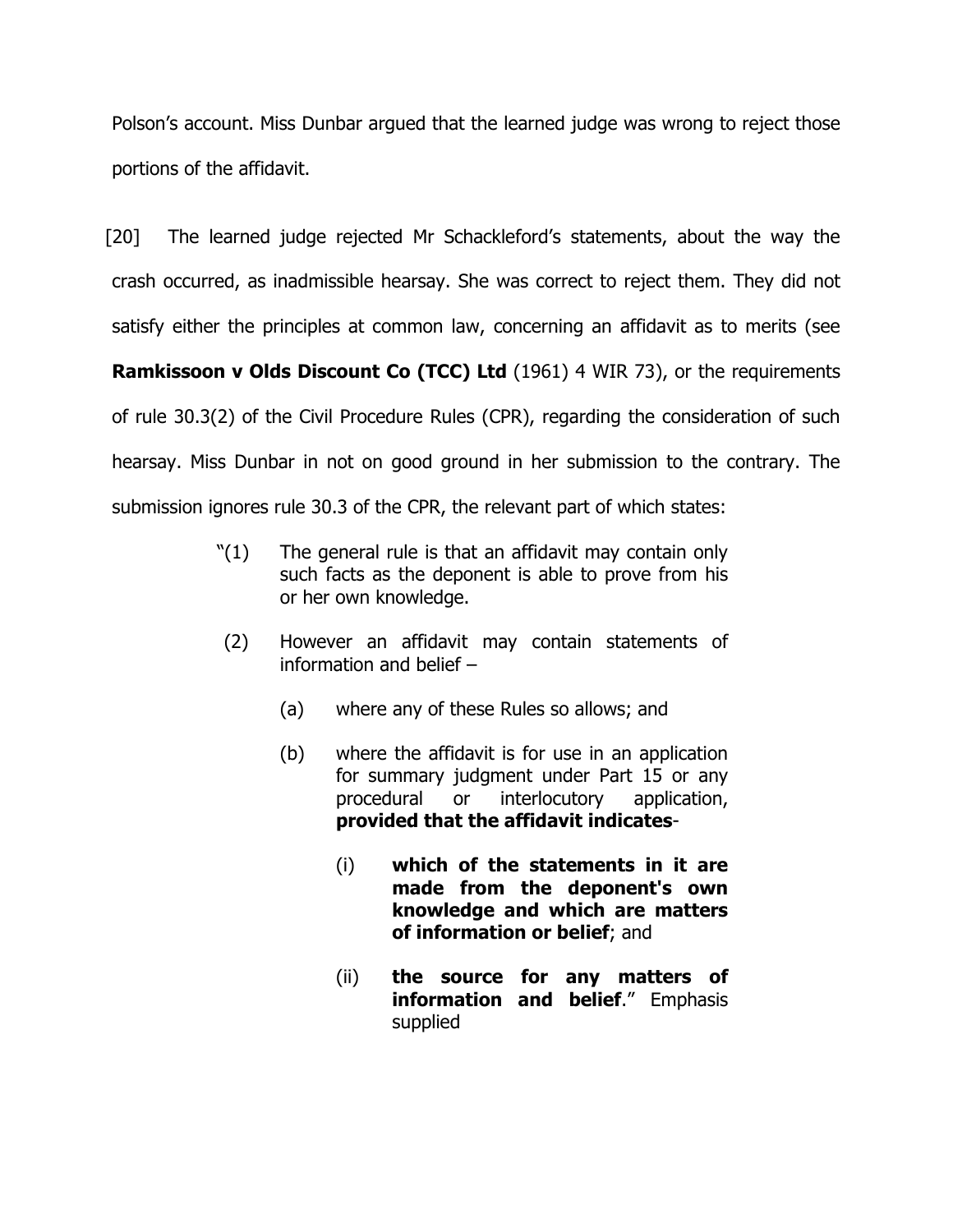[21] There was, therefore, no affidavit of merit before the learned judge. Even if the hearsay statements had been admitted, they could not be considered credible for the purpose of setting aside the default judgment. The facts to be gleaned from the record show that the third party's truck was parked on the brow of a hill and Mr Polson drove the bus into the rear of the truck. Mr Shackleford's hearsay statement in his affidavit, indicated that when Mr Polson drove into the truck, his vision was impaired by sunlight. This was, clearly, during the daytime, where the ambient lighting could not have been a contributing factor to any impairment of Mr Polson's vision. It is, therefore, highly improbable that Mr Polson would not have had sufficient time to stop his vehicle, rather than driving in a vision-impaired state, and crashing into the truck, unless:

- a. he was driving too fast in the circumstances; or
- b. he continued to drive despite being impaired by the sunlight.

The result is that he would, at a trial, be found to be driving negligently and the respondents would be entitled to judgment against him, and against Mr Shackleford.

[22] It may be said, therefore, that it is plain that the learned judge was right in finding that the applicants have no real prospect of successfully defending the respondents' claim. Her reasoning on the aspect of liability is unimpeachable.

[23] It is also to be borne in mind that a ruling on an application to set aside a default judgment is an exercise of a discretion given to the judge at first instance. This court will not lightly interfere with such an exercise. Morrison JA (as he then was) so stated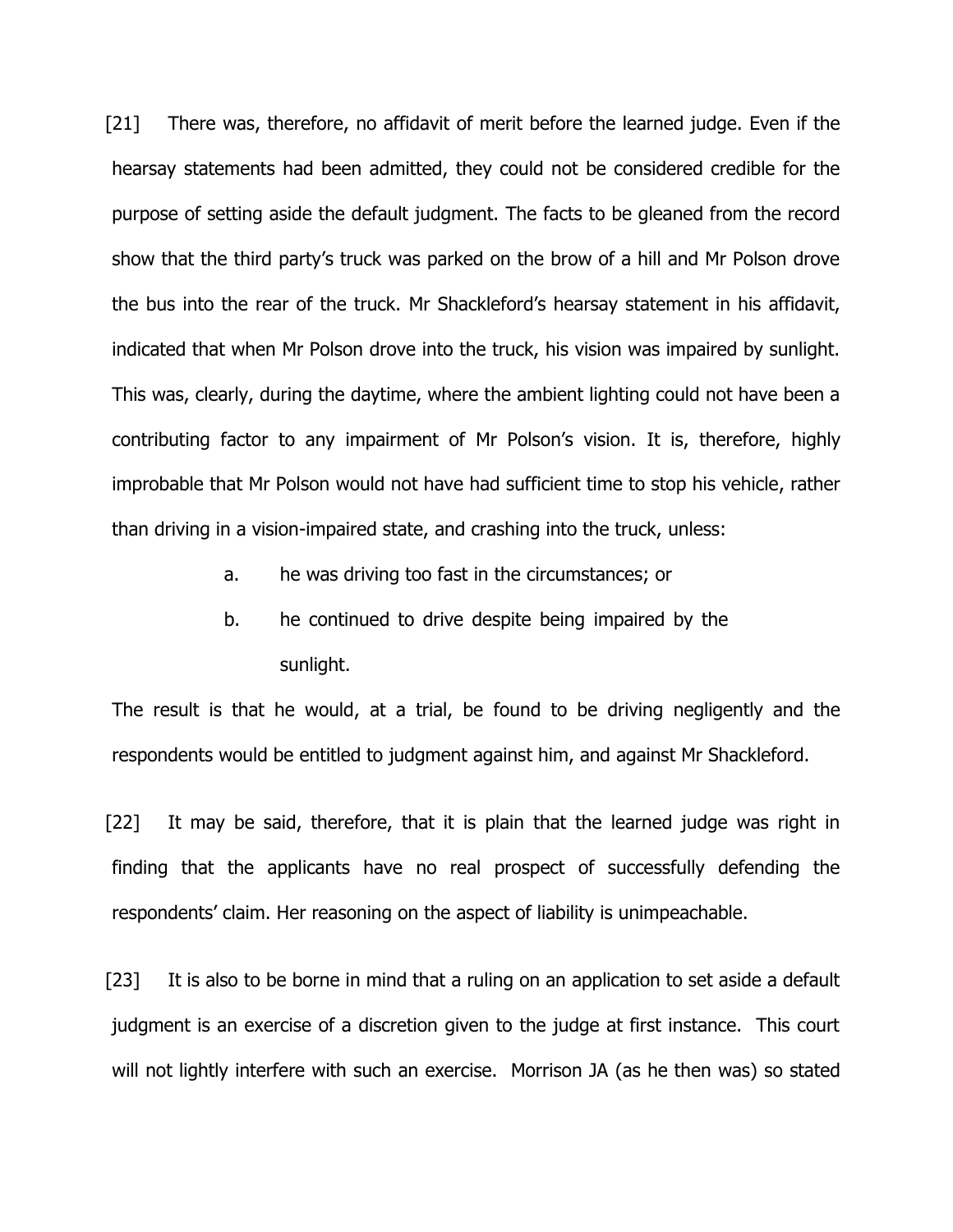# in **The Attorney General of Jamaica v John Mackay** [2012] JMCA App 2. He

acknowledged the principle at paragraph [19] of his judgment and said, in part:

"...the proposed appeal will naturally attract Lord Diplock's well-known caution in **Hadmor Productions Ltd <sup>v</sup> Hamilton** [1982] 1 All ER 1042, 1046 (which, although originally given in the context of an appeal from the grant of an interlocutory injunction, has since been taken to be of general application):

> '[The appellate court] must defer to the judge's exercise of his discretion and must not interfere with it merely on the ground that the members of the appellate court would have exercised the discretion differently.'"

[24] The complaint about the interim payment may, however, be considered one with a real prospect of success. The application for the interim payment was not before the learned judge at the time that she made the order. Mr Williams, who also appeared for the respondents in the court below, admitted that he was taken by surprise by this aspect of the learned judge's order.

[25] The learned judge may have been trying to make the best use of that court's scarce resources, but unfortunately, she failed to afford the parties the fundamental right of an opportunity to address her on their respective positions on the application for an interim payment. In this regard, she erred. A consequence of the error is that the applicants credibly complain that they did not have the opportunity to address the issue of the quantum of the interim payment in the context of the sum for which they were insured.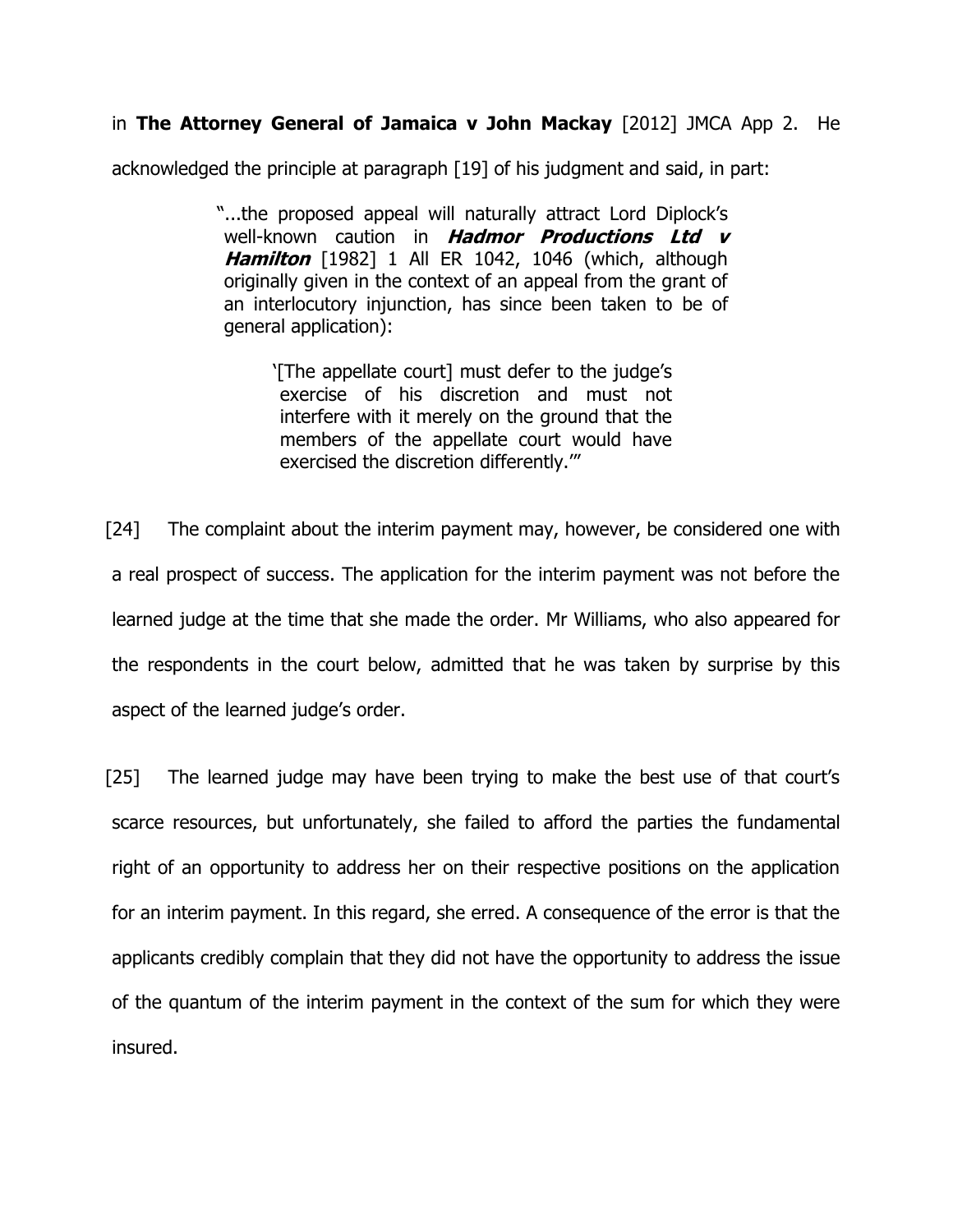#### d. The degree of prejudice to the other party

[26] In considering the degree of prejudice to the respective parties, it is unnecessary to consider the issue of liability. The aspect left to be decided is the best way of treating with the issue of the complaint about the order for the interim payment. It is important in the context of prejudice to bear in mind that the respondents have both suffered physical injury. Ms Smith has ongoing medical concerns and expenses. Compensation is required. It is undoubted that it will have to be paid by the applicants and their insurer.

[27] It is also to be noted that Miss Dunbar does not oppose the grant of an order for an interim payment. It has already been noted that the applicants should be afforded an opportunity to address a court on the appropriate quantum of an interim payment.

[28] There should, therefore, be a hearing of the application, with both parties entitled to make submissions if they are so inclined.

#### e. the decision that justice requires

[29] Based on the reasoning set out above, the justice of the case requires the refusal of the application as it concerns the issue of liability.

[30] The error in respect of the interim payment should be remedied by making an order that that application be set for hearing in the court below.

### **Summary and conclusion**

[31] In order to secure an extension of time in which to apply for permission to appeal, the applicants would have had to show that they had a real prospect of